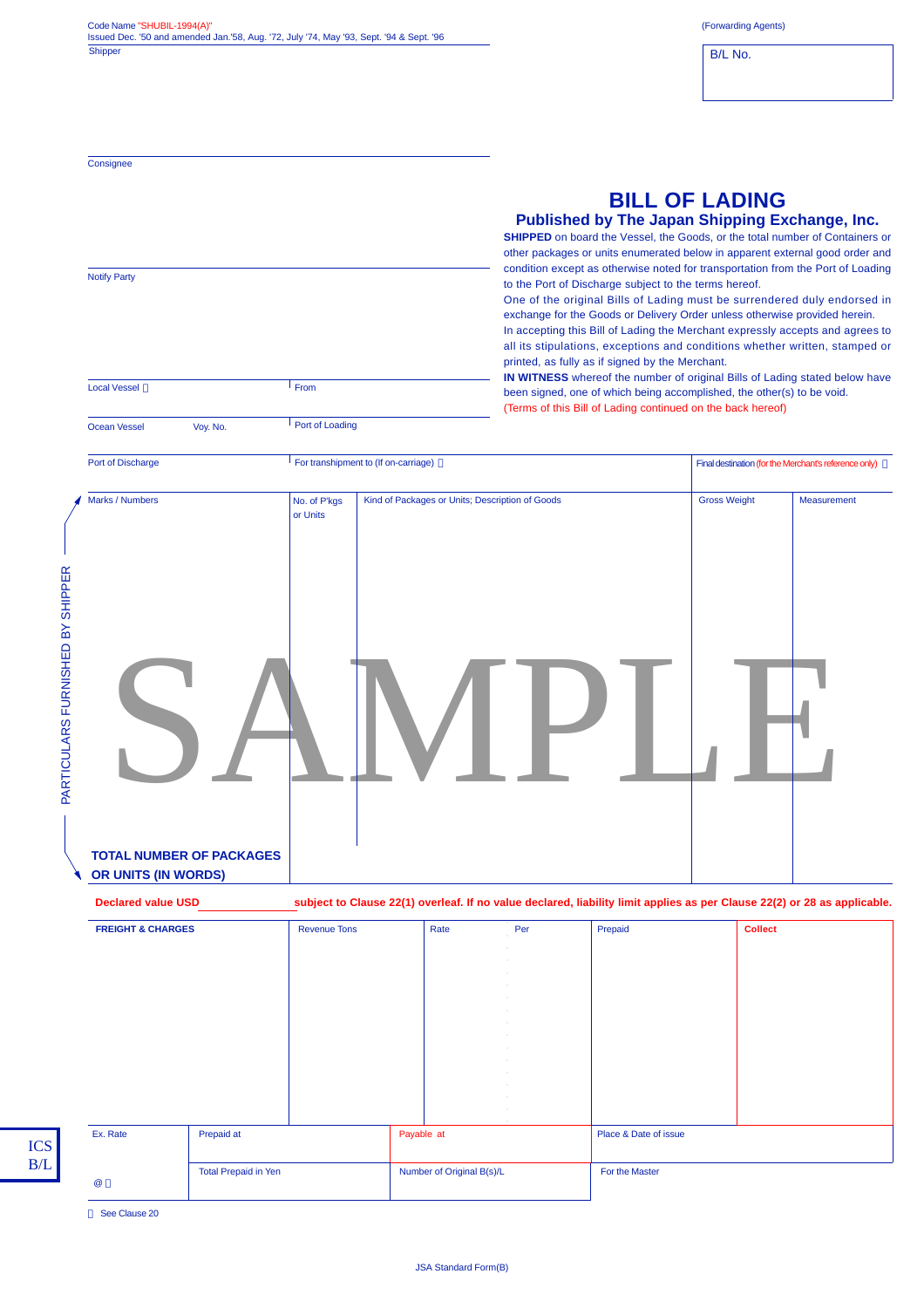### **BILL OF LADING**<br>Code Name "SHLI "SHUBIL- 1994 (A)"

- **1. DEFINITIONS** The following words both on the face and back of this Bill of Lading have the meanings hereby assigned:<br>"Carrier" means a party shown at the top of the face of this Bill of Lading including the servants,<br>agents, and the Master, and the Vessel and/or her Owner.<br>"Merchant" includes the shipper, consignor, cons
- 
- 
- holder of this Bill of Lading.<br>Coods' means the cargo described on the face hereof and, if the cargo is packed into container(s),<br>loaded on pallet(s) or unitized into similar article(s) of transport not supplied or furnish
- 2. CLAUSE PARAMOUNT This Bill of Lading shall have effect subject to the International Carriage of Goods by Sea Act, 1957 of Japan, as amended 3 June, 1992 giving effect to the Protocol to Amend<br>The International Conventio

### **3. GOVERNING LAW / ARBITRATION**

- (1) The contract evidenced by or contained in this Bill of Lading shall be governed by Japanese law.<br>(2) Any dispute arising from this Bill of Lading shall be referred to arbitration in Tokyo by the Tokyo Mari-<br>time Arbitr
- 4. VALIDITY In the event that anything herein contained is inconsistent with any applicable international<br>convention or national law which cannot be departed from by private contract, the provisions hereof shall be<br>null an
- 5. DEMISE CLAUSE If the Vesels is not owned by, or chartered by demise to the Carrier (as may be the<br>case notwithstanding anything that appears to the contrary) this Bill of Lading shall take effect only as a con-<br>tract w

### **6. DEFENCE AND LIMITS**

- 
- (1) The defences and limits of liability provided for in this Bill of Lading shall apply in any action against<br>the Carrier for loss of or damage to the Goods or delay in delivery, whether the action be founded in<br>contract
- 
- **7. PERIOD OF RESPONSIBILITY** The Carrier shall not be liable in any capacity whatsoever for any loss or<br>denage to the Goods occurring before loading onto the Vessel at the Port of Loading or after discharge from<br>the Vesse

- **8. SCOPE OF VOYAGE** (1) The Carrier has liberty to deviate for the purpose of saving life or property, to call at any port or ports (1) The Carrier has liberty to deviate for the purpose of sicharging and an and backleri
	-
- **9. DELAY, CONSEQUENTIAL LOSS** In no event shall the Carrier be liable for any loss of profit or conse-quential loss or damage. Arrival times are not guaranteed by the Carrier.

- 
- 

- 11. MARKS AND DESCRIPTION<br>(1) The Carrier shall not be liable for failure of or delay in delivery in accordance with marks unless such<br>marks shall have been clearly and durably stamped on marked upon the Goods or package (
- 
- The Merchant warrants to the Carrier that the marks on the Goods or package(s) correspond to the<br>marks shown on this Bill of Lading and also in all respects comply with all laws and regulations in force<br>at the port of disc
- 
- 12. INSPECTION OF GOODS<br>
(1) The Carrier shall be entitled, but under no obligation, to open any container or package at any time<br>
and to inspect, reweigh, remeasure, revalue or repack the Goods without notice to the Merch

### **13. DECK CARGO**

- (1) The Carrier has the right to carry the Goods in container(s) under deck or on deck, the Carrier shall not be required to specially note,  $(2)$  When the Goods in container(s) are carried on deck, the Carrier shall not
- 

# 14. LIVE ANIMALS Live animals are carried without responsibility on the part of the Carrier for any accident,<br>injury, illness, death, loss or damage arising at any time whether caused by unseaworthiness or negligence<br>or an

### **15. DANGEROUS GOODS**

- 
- (1) The Carrier undertakes to carry Goods of an explosive, inflammable, radioactive, corrosive, damaging, noticed in the term is considered and the security witten application by the Merchant for the carriers acceptance o
- 

**16. VALUABLE GOODS** The Carrier shall not be liable for any loss of or damage to or in comection with plat-<br>inum, gold, silver, jewellery, precious stones, other precious metals, radioisotopes, precious chemicals, cur-<br>re

### **17. HEAVY LIFT**

(1) The weight of a single piece or package exceeding 1 metric ton gross must be declared by the Mer-<br>chant in writing before receipt by the Carrier shall not be the metric in case of the Merchant's failure to make the abo

Merchant's said failure and shall indemnify the Carrier against loss or liability of any kind suffered or incurred by the Carrier as a result of such failure.

**18. IRON AND STEEL** The term 'apparent external good order and condition' when used in this Bill of Lad-<br>ing with reference to iron, steel or metal products does not mean that the Goods, when received, are free<br>of visible

- **19. DISCHARGE / DELIVERY** (1) The Goods may be discharged, without notice, as soon as the Vessel is ready to unload, continuously day and night, Sundays and holidays included.
	- (2) If the Merchant fails to take delivery of the Goods immediately after the Vessel is ready to discharge<br>them, the Carrier shall be at liberty to store the Goods at the risk and expense of the Merchant.<br>(3) Optional deli
	- (4) If the Goods are unclaimed during a reasonable time, or whenever in the Carrier's judgement the<br>Goods will become deteriorated, decayed or worthless, the Carrier may, at his discretion and without<br>any responsibility at

- 20. **TRANSHIPMENT**<br>
(1) (In case of through carriage under this Bill of Lading, the Merchant constitutes the Carrier his agents<br>
(1) (I) In case of through carriage under this Bill of Lading, the Merchant constraige of th
	-
	- (3) The Carrier shall be at liberty, whether or not arranged beforehand or indicated on the face hereof, to tranship the whole or any part of the Goods, with or without notice, at any port or place for any pur-<br>onese whats

### **21. MATTERS AFFECTING PERFORMANCE**

- 
- 
- 
- 
- (1) The Carrier shall use reasonable endeavours to complete the transport and to deliver the goods at the place designated for delivery.<br>
(2) If at any time the carriage is or is likely to be affected by any hindrance, ri
- 

### **22. LIMITATION OF LIABILITY**

| <b>10. UNKNOWN CLAUSE</b>                                                                                                                                                                                                                                                                                                                                                                                                                      | or directions.                                                                                                                                                                                                                                                                                                                                                                                                              |
|------------------------------------------------------------------------------------------------------------------------------------------------------------------------------------------------------------------------------------------------------------------------------------------------------------------------------------------------------------------------------------------------------------------------------------------------|-----------------------------------------------------------------------------------------------------------------------------------------------------------------------------------------------------------------------------------------------------------------------------------------------------------------------------------------------------------------------------------------------------------------------------|
| (1) Any reference on the face hereof to marks, numbers, description, quantity, gauge, weight, measure,<br>nature, kind, value and any other particulars of the Goods have been furnished by the Merchant, and<br>the Carrier shall not responsible for the accuracy thereof. The Merchant warrants to the Carrier<br>that the particulars furnished by him are correct and shall indemnify the Carrier against all loss, dam-                  | <b>22. LIMITATION OF LIABILITY</b><br>(1) When the Carrier is liable for compensation in respect of any loss of or damage to the Goods, such<br>compensation shall be calculated by reference to the value of the Goods at the place and time they                                                                                                                                                                          |
| age, expenses, liability, penalties and fines arising out of or resulting from inaccuracy there of.<br>If the cargo received by the Carrier is packed into container(s), loaded on pallet(s) or unitized into simi-<br>(2)<br>lar article(s) of transport by or on behalf of the Merchant, this Bill of Lading is prima facie evidence<br>only of the shipment of the number of such article(s) as shown on the face hereof; and the order and | are discharged from the Vessel, or at the place and time they should have been discharged.<br>For the purpose of determining the extent of the Carrier's liability for loss of or damage to the<br>Goods, the value of the Goods is presumed to be the invoice value plus freight and insurance pre-<br>mium, if paid.                                                                                                      |
| condition of the contents and the marks, numbers, number and kind of packages of pieces, descrip-<br>tion, quality, quantity, gauge, measure, nature, kind and value noted on the face hereof are unknown<br>to the Carrier. The Carrier shall accept no responsibility therefor.                                                                                                                                                              | (2) The Carrier shall in no event be liable for any loss of or damage to or in connection with the Goods in<br>an amount exceeding 666.67 Units of Account (Special Drawing Right) per package or unit or 2 Units<br>of Account per kilogramme of gross weight of the Goods lost or damaged, whichever is the higher,<br>unless the value of the Goods is declared in writing by the shipper before shipment and the nature |
| <b>11. MARKS AND DESCRIPTION</b>                                                                                                                                                                                                                                                                                                                                                                                                               | and value thereof is inserted in this Bill of Lading and extra freight is paid as agreed. In such case,                                                                                                                                                                                                                                                                                                                     |
| (1) The Carrier shall not be liable for failure of or delay in delivery in accordance with marks unless such<br>marks shall have been clearly and durably stamped or marked upon the Goods or package(s) by the<br>Merchant before shipment in letters and numbers not less than 5 centimeters high, together with the<br>names of the port of discharge and/or destination.                                                                   | even if the actual value of the Goods per package or unit exceeds such declared value, the value de-<br>clared shall nevertheless be deemed to be the value of the Goods. The Carrier's liability shall not ex-<br>ceed such declared value and any partial loss or damage shall be adjusted pro rata on the basis of<br>such declared value.                                                                               |
| (2) In no circumstances shall the Carrier be responsible for delivery in accordance with other than leading<br>marks.                                                                                                                                                                                                                                                                                                                          | Where the cargo has been packed into container(s) or unitized into similar article(s) of transport<br>by or on behalf of the Merchant, and when the number of packages or units packed into container(s)                                                                                                                                                                                                                    |
| The Merchant warrants to the Carrier that the marks on the Goods or package(s) correspond to the<br>(3)<br>marks shown on this Bill of Lading and also in all respects comply with all laws and regulations in force                                                                                                                                                                                                                           | or unitized into similar article(s) of transport is not enumerated on the face thereof, each container or<br>similar article including the entire contents thereof shall be considered as one package for the pur-                                                                                                                                                                                                          |
| at the port of discharge and/or destination, and shall indemnify the Carrier against all loss, damage, ex-<br>penses, penalties and fines arising out of or resulting from incorrectness or incompleteness thereof.                                                                                                                                                                                                                            | pose of the application of the limitation of liability provided for herein.                                                                                                                                                                                                                                                                                                                                                 |
| Goods which cannot be identified by marks and numbers, cargo sweepings, liquid residue and any<br>(4)                                                                                                                                                                                                                                                                                                                                          | <b>23. NOTICE OF CLAIM AND TIME BAR</b>                                                                                                                                                                                                                                                                                                                                                                                     |
| unclaimed Goods not otherwise accounted for shall he allocated for the nurnose of completing deliv-                                                                                                                                                                                                                                                                                                                                            | (1) Unlass potice of loss of or damage to the Goods indicating the general pature of such loss or damage                                                                                                                                                                                                                                                                                                                    |

### **23. NOTICE OF CLAIM AND TIME BAR**

- (1) Unless notice of loss of or damage to the Goods indicating the general nature of such loss or damages be given in writing to the Carrier or his agent at the port of discharge before or at the time of removal<br>of the Goo
- 

- **24. FREIGHT AND CHARGES**<br> **EXENCITY AND CHARGES** shall be deemed fully earned on receipt of the Goods by the Carrier and shall be<br>
(1) Freight and charges shall be deemed fully earned on receipt of the Goods by the Carrie
	-
	-
	-

# **25. LIEN** The Carrier shall have a lien on the Goods for freight, dead freight, salvage, general average, demurrage or loss caused by detention, and for all payments made and liabilities incurred in respect of any charges or expenditures stipulated herein to be borne by the Merchant. The lien shall survive delivery of the Goods.

- 26. GENERAL AVERAGE Any general average on a Vessel operated by the Carrier shall be adjusted according to the York-Antwerp Rules, 1994 or any modification thereof at any port or place and in any currency at the option of
- 27. NEW JASON CLAUSE / BOTH TO BLAME COLLISION CLAUSE The New Jason Clause and the Both<br>to Blame Collision Clause, as adopted by the Documentary Committee of The Japan Shipping Exchange,<br>Inc. are deemed to be incorporated

- 
- **28. US CLAUSE PARAMOUNT**<br>
(1) If the carriage covered by this Bill of Lading includes carriage to or from a port or place in the United States of America, this Bill of Lading shall be subject to the United States of Acod